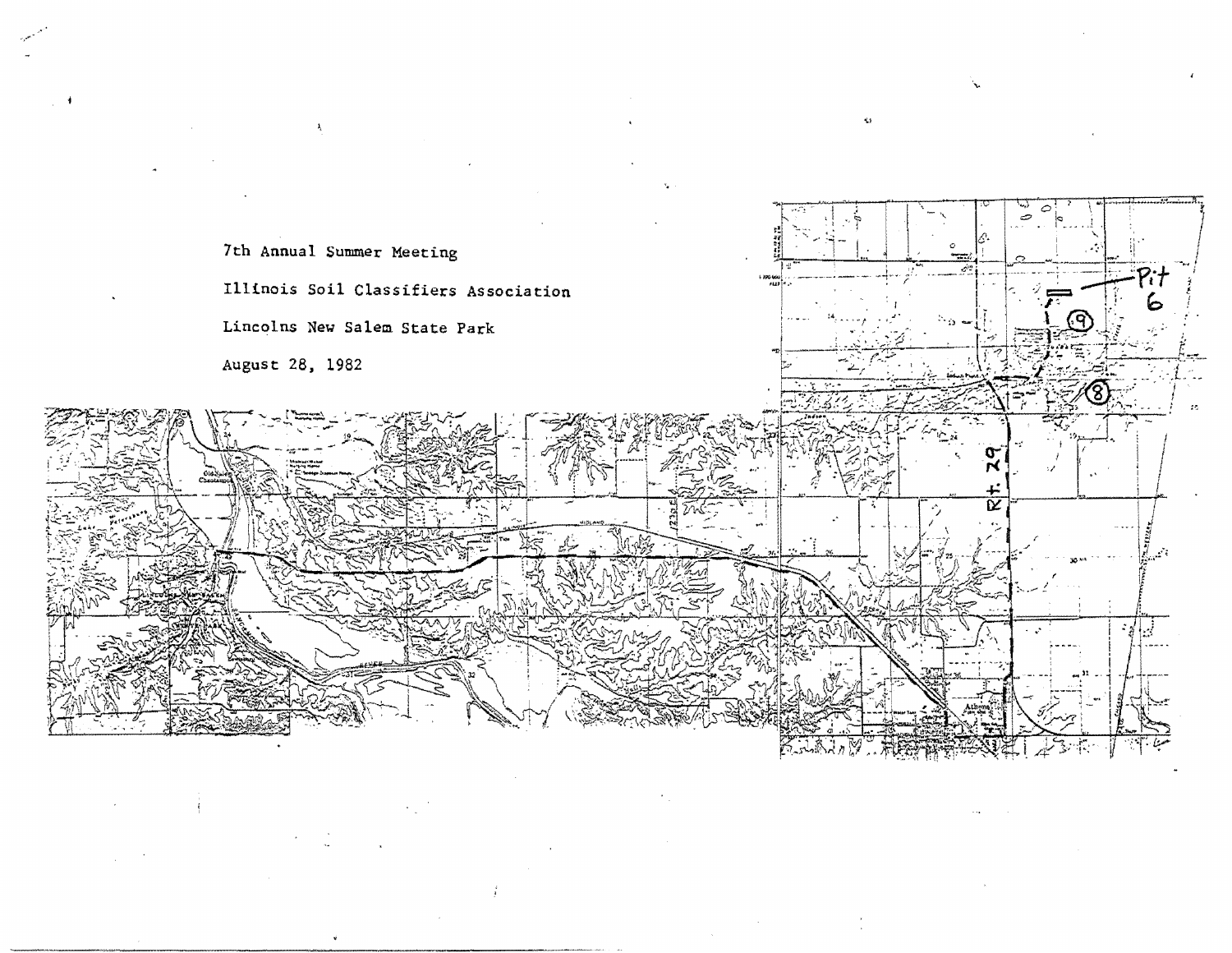

|             | Depth                       | Sample                        |                                                                                                                                                                                                                                                                                                                                                   | Thickness<br>(m) |
|-------------|-----------------------------|-------------------------------|---------------------------------------------------------------------------------------------------------------------------------------------------------------------------------------------------------------------------------------------------------------------------------------------------------------------------------------------------|------------------|
| izon<br>7A  | (m)<br>4.55<br>4.70<br>4.85 | n٥.<br>S025<br>\$024<br>\$Q23 | Loess; leached, pinkish-brown (BYR 4/3-4/4)<br>silt loam, few small 5/6 mottles and 2/l<br>stains; weak platy to granular, increasing<br>aggregation downward becoming more platy;<br>few small pores; traces of argillans in<br>channels; few silans or bleached masses of<br>silt and more sand in lower part; friable;<br>clear lower boundary | 0.50             |
|             | [llinoian Stage             | Glasford Formation            |                                                                                                                                                                                                                                                                                                                                                   |                  |
|             |                             | Vandalia Till Hember          | Sangamon Soil                                                                                                                                                                                                                                                                                                                                     |                  |
| 12          | 5.CO<br>5.05                | S022<br>5021                  | Till; leached, brown (10YR 5/3)(10YR 7/2<br>dry) loam, few pebbles; rare small carbon-<br>ized, mangamized wood fragments: weak<br>platy, moderate aggregation, porous, brit-                                                                                                                                                                     | 0.15             |
| A/B         | 5.15<br>5.30                | 5020<br>SQ19.                 | Till: leached, brown to dark yellowish-<br>brown (IOYR 5/3-4/4) loam, few pebbles;<br>coarse platy; to fine blocky, moderate ag-<br>gregation; common channels and pores, com-<br>mon thin 4/2-3/2 argillans: common bleached<br>masses between peds; firm to friable; grad-<br>ual, irregular boundaries                                         | 0.25             |
| B1          | 5.45                        | 5018                          | Till; leached, yellowish-brown (IOYR 5/4)<br>loam, few pebbles, mottle free; moderate<br>subangular blocky, porous; common 3/2 ar-<br>gillans in channels and on ped surfaces;<br>bleached ped interiors; few fecal pellets;<br>firm                                                                                                              | 0.15             |
| <b>B21t</b> | 5.60<br>5.75                | 5017<br>5015                  | Till: leached, "reddish" brown (9YR 5/5-<br>4/3) clay, few pebbles, few 5/8 mottles and<br>stains; strong fine to medium angular<br>blocky; porous; many 5YR 3/2-2/2 argillans;<br>bleached ped interiors; firm                                                                                                                                   | 0.30             |
| 822t        | 5.90                        | 5015                          | Till; leached, brown (10YR 5/3) clay, few<br>pebbles, common 5/8 mottles; strong suban-<br>gular blocky; porous; common, few thick 2/2<br>and 4/2 argillans; bleached ped interiors;<br>traces of secondary carbonates; firm;<br>abrupt lower boundary                                                                                            | 0.20             |
| C1          | 6.05                        | 5014                          | Till: Teached, olive (2Y 5/4) loam, few<br>pebbles; common 5/8 and few 6/2 mottles and<br>stains: weakly blocky, weak aggregation;<br>common pores; common 4/2-3/2 argillans; few<br>large carbonate concretions; somewhat fria-                                                                                                                  | 0.15             |
|             |                             |                               |                                                                                                                                                                                                                                                                                                                                                   |                  |

ATHENS SOUTH QUARRY SECTION/S

**P**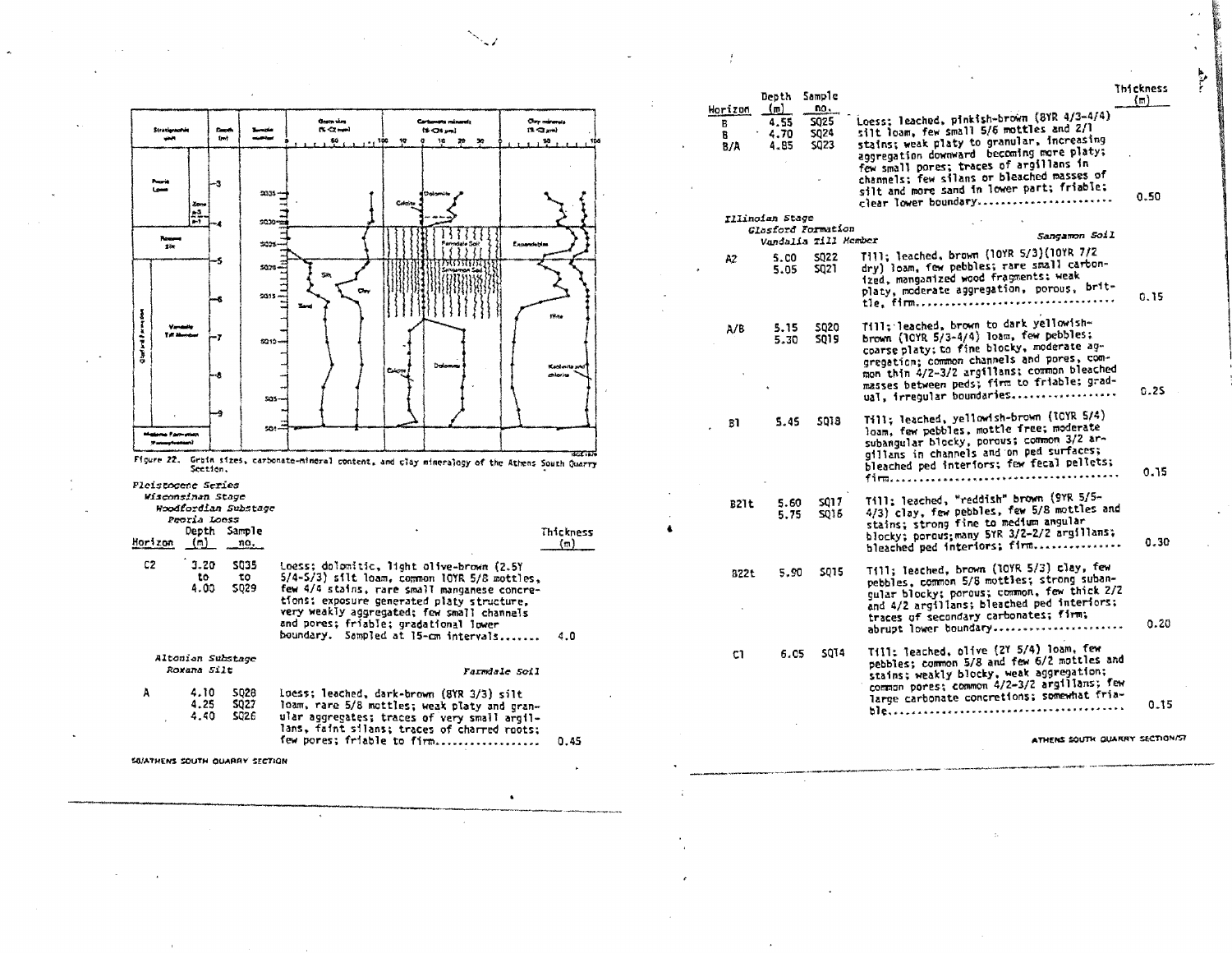## **Athens North Quarry Section**

The Athens North Quarry Section (fig. 21) is at the east end of the north high-wall of an active limestone quarry. A poorly drained composite of organicrich material and gley zones are exposed. The sequence here matches very<br>closely the generalized description published by Worthen in 1873 which became the basis for recognizing the organic-rich zone as the Sangamon Soil. Details<br>are discussed by Follmer (1978). The exposure described and sampled in the<br>summer of 1978 will not be available for the field trip. Grain sizes, ate minerals, and clay mineralogy for the section are presented in figure 23 and tabulated data are given in appendixes'l and 2. Results of pollen analysis are presented by J. King (p. 109-113 of this guidebook).



Figure 23. Grain sizes, carbonate-mineral content, and clay mineralogy of profiles A, B, and BB of the Athens North Quarry Section.

The section was measured at the east end of operating Material Services limestone quarry, August 1978, in the SW SE NE Sec. 18, T. 18 N., R. 5 M., Mason City Southwest 74-minute Quadrangle, Menard County. Upper meter of section disturbed.

|                                         | Pleistocene Scries<br>Wisconsinan Stage<br>Woodfordian Substage<br>Peoria Loess |                                                                                                                                                                                                                                                                                                                                                                                                                                                                                                                                                                                                                                                                                                                                          | Thickness |
|-----------------------------------------|---------------------------------------------------------------------------------|------------------------------------------------------------------------------------------------------------------------------------------------------------------------------------------------------------------------------------------------------------------------------------------------------------------------------------------------------------------------------------------------------------------------------------------------------------------------------------------------------------------------------------------------------------------------------------------------------------------------------------------------------------------------------------------------------------------------------------------|-----------|
| Herizon                                 | Sample<br>Deoth<br>лΩ.<br>(พ)                                                   |                                                                                                                                                                                                                                                                                                                                                                                                                                                                                                                                                                                                                                                                                                                                          | (m)       |
| C2                                      | <b>NOA43</b><br>1.02<br>tσ<br>to<br><b>NOA35</b><br>2.05                        | Loess; dolomitic, light olive-gray (5Y 6/2)<br>silt loam, common lûYR 6/8 mottles, common<br>dark stains and small iron concretions:<br>massive to weak platy, very weak aggrega-<br>tion; porous, common small channels with<br>thin dark argillans; friable. Upper 1.0 m<br>not sampled. Sampled at approximately 13-<br>om intervals                                                                                                                                                                                                                                                                                                                                                                                                  | 2.1       |
| $\mathfrak{o}^*$<br>and<br>$A^{\prime}$ | NOA34<br>2.18<br>to<br>to<br><b>NOA17</b><br>3.28                               | Silt, organic rich; dolomitic, very dark<br>grayish brown to black (10YR 3/2 and 2/1)<br>color-stratified muck and silt leam. few to<br>common 5/6 mottles, few pipestem concre-<br>tions in upper part; few continuous small<br>channels: weak platy "bedded" structure<br>with ragged vertical fracture faces and<br>felted horizontal surfaces; well-preserved<br>spruce needles and charred-carbonized wood<br>fragments in upper part, zones of highly<br>decomposed organic material between zones<br>of moderately well preserved woody frag-<br>ments, generally more decomposed downward;<br>abundant wood remains in lower 5 cm; sam-<br>pled at 13 cm intervals. (Sampled wood at<br>2.25 m for dating, 22,170±450, ISGS-534) | 1.2       |
|                                         | Faredalian Substage<br>Robein Silt                                              | Farmdale Soil                                                                                                                                                                                                                                                                                                                                                                                                                                                                                                                                                                                                                                                                                                                            |           |
| GZ                                      | NOA16<br>3.37<br>NOA15<br>3.40<br><b>NOA14</b><br>3.47                          | Muck; leached, black (10YR 2/1) mucky silt,<br>rare 5/4 mottles in upper part; massive to<br>very weak platy; firm when moist, hard and<br>punky when dry. (Sampled wood and muck at<br>3.35 m for dating. 25.170±200. ISGS-536)                                                                                                                                                                                                                                                                                                                                                                                                                                                                                                         | 0.2       |
| A                                       | NOA13<br>3.53<br>NOA12<br>3.60                                                  | Silt; leached, black (10YR 2/1) silt loam;<br>massive, very weak aggregation, fracture<br>surface rough with small rounded forms;<br>somewhat friable                                                                                                                                                                                                                                                                                                                                                                                                                                                                                                                                                                                    | 0.1       |

ATHENS NORTH QUARRY SECTION/51

**STOP** (9)

SO/ATHENS NORTH QUARRY SECTION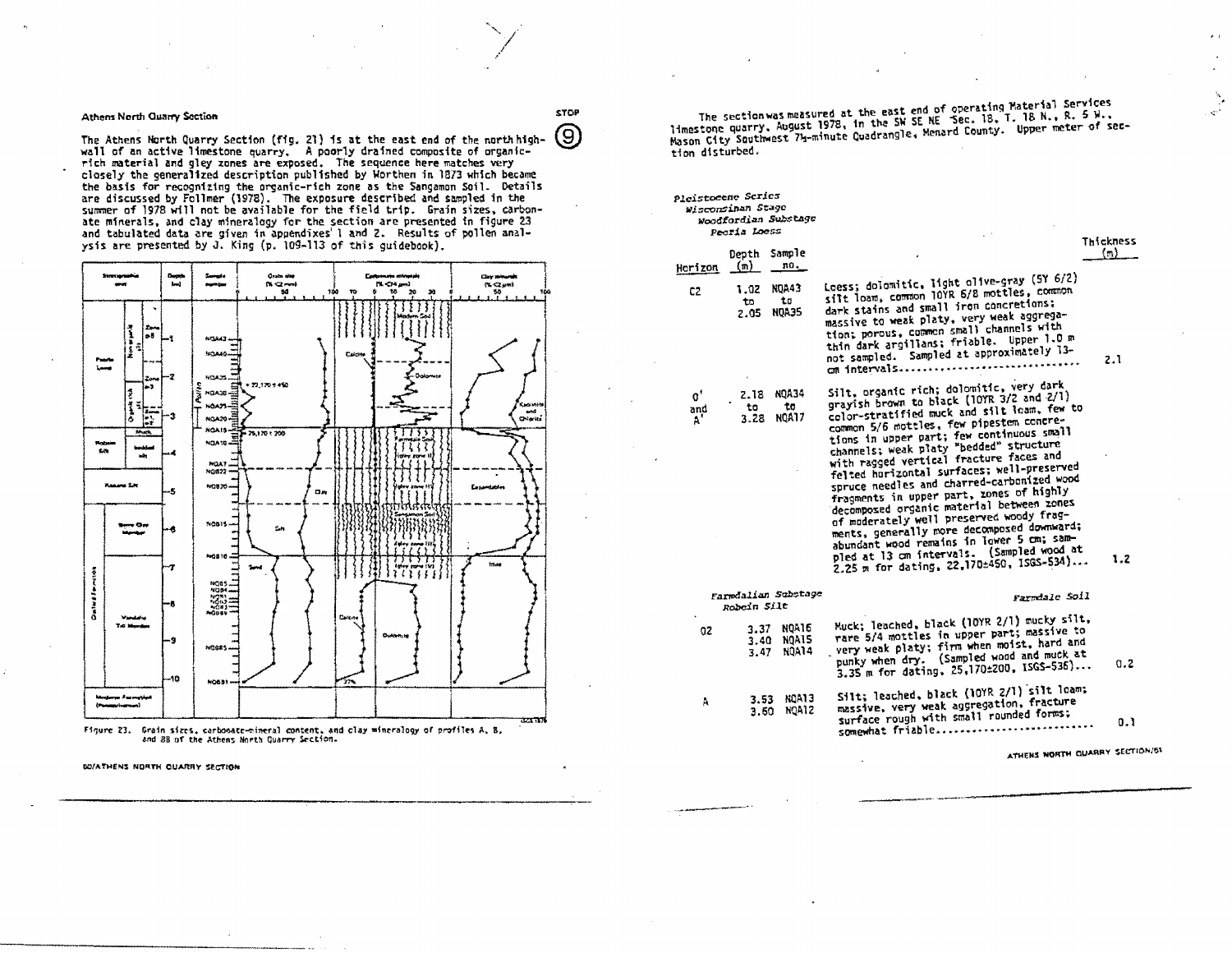|                             |                                                                 |                                                             |                                                                                                                                                                                                                                                                                                                                                                                                   |                                                                                                                                                                                                                                                                                                                                                                                                                                                                                                                                                                                                                                                                                                                                                                                                                                     |  |                          |                           |                                     | $\omega = -\omega - \omega$                                                                                                                                                                                                                                                                                                                                                                                           |                  |
|-----------------------------|-----------------------------------------------------------------|-------------------------------------------------------------|---------------------------------------------------------------------------------------------------------------------------------------------------------------------------------------------------------------------------------------------------------------------------------------------------------------------------------------------------------------------------------------------------|-------------------------------------------------------------------------------------------------------------------------------------------------------------------------------------------------------------------------------------------------------------------------------------------------------------------------------------------------------------------------------------------------------------------------------------------------------------------------------------------------------------------------------------------------------------------------------------------------------------------------------------------------------------------------------------------------------------------------------------------------------------------------------------------------------------------------------------|--|--------------------------|---------------------------|-------------------------------------|-----------------------------------------------------------------------------------------------------------------------------------------------------------------------------------------------------------------------------------------------------------------------------------------------------------------------------------------------------------------------------------------------------------------------|------------------|
|                             |                                                                 | Depth Sample                                                |                                                                                                                                                                                                                                                                                                                                                                                                   | Thickness                                                                                                                                                                                                                                                                                                                                                                                                                                                                                                                                                                                                                                                                                                                                                                                                                           |  |                          |                           |                                     |                                                                                                                                                                                                                                                                                                                                                                                                                       |                  |
| Horizon                     | (m)                                                             | no.                                                         |                                                                                                                                                                                                                                                                                                                                                                                                   | $(m)$ .                                                                                                                                                                                                                                                                                                                                                                                                                                                                                                                                                                                                                                                                                                                                                                                                                             |  | Horizon (m)              |                           | Depth Sample<br>no.                 |                                                                                                                                                                                                                                                                                                                                                                                                                       | Thickness<br>(m) |
| Bg<br>Gley<br>zone          | 3.66<br>3.73                                                    | NOA11<br>NQA10<br>3.98 NOA9<br>4.14 NQAB                    | Silt; leached, very dark gray to dark gray<br>$(5Y 3/1-4/1)$ silt loam, more sand at base:<br>nearly massive, healed platy (bedding?);<br>rare pores and small channels; few very                                                                                                                                                                                                                 |                                                                                                                                                                                                                                                                                                                                                                                                                                                                                                                                                                                                                                                                                                                                                                                                                                     |  |                          | Illinoian Stage           | Vandalis Till Member                | Glasford Formation. (continued)                                                                                                                                                                                                                                                                                                                                                                                       |                  |
| $\mathbf{r}$                |                                                                 | 4.30 NQA7                                                   | thin argillans; few thin bleached silt<br>lenses; traces of organic matter; somewhat<br>friable, hard when dry; occasional kroto-<br>vina filled with 2/1 or 3/1 silt; common<br>.large-scale involutions (differential com-<br>paction or cryoturbation?); very gradation-<br>al boundaries                                                                                                      | 0.7                                                                                                                                                                                                                                                                                                                                                                                                                                                                                                                                                                                                                                                                                                                                                                                                                                 |  | Вg<br>Giey<br>zone<br>I۷ |                           | 6.75 NOB10<br>6.90 NO89             | Till; Teached, dark greenish-gray (5GY 4/1)<br>loam, common pebbles, many 5Y 6/6 mottles;<br>few stains and small concretions; nearly<br>massive when wet, healed weak blocky with<br>moderate aggregate expression when dry; few<br>5Y 4/1 argillans; firm to plastic; occa-<br>sional krotovina                                                                                                                     | 0.3              |
|                             | Altonian Substage<br>Rorana Silt                                |                                                             |                                                                                                                                                                                                                                                                                                                                                                                                   |                                                                                                                                                                                                                                                                                                                                                                                                                                                                                                                                                                                                                                                                                                                                                                                                                                     |  | 83                       |                           | 7.05 NOBB<br>7.20 NOB7<br>7.35 NOB6 | Till; leached, olive (5Y 5/4) loam, common<br>pebbles, common 5G 6/1 and 10YR 6/8 mottles,<br>few manganese concretions; weakly blocky<br>with few argilians on healed ped surfaces,<br>few porest firm                                                                                                                                                                                                               | 0.4              |
| 8g/A<br>Gley<br>zone<br>-11 | to<br>5.27<br>4.45<br>to.                                       | 4.46 NGA6<br>to<br>NQA1<br><b>NOB22</b><br>to<br>5.25 NOB18 | Silt; leached, gray (57 5/1) heavy silt<br>loam, rare 5/6-6/8 mottles; 8 horizon su-<br>perimposed on A horizon, structures largely<br>healed, breaks into blocks with rounded<br>forms (welded aggregates) on fracture sur-<br>faces, distinct platymess and traces of de-<br>graded charcoal in B21: few small channels,<br>porous in places; few thin argillans in                             |                                                                                                                                                                                                                                                                                                                                                                                                                                                                                                                                                                                                                                                                                                                                                                                                                                     |  | C2                       | - 7.65 NQB4<br>.7.95 NQB2 | 7.50 NOB5<br>7.85 NOB1<br>B.05 NOB3 | Till: dolomitic, light olive-brown (2.5Y 5/4)<br>loam, common peobles, gravel-rich zone at<br>base, common 10YR 5/8 and rare 5G 6/1 mot-<br>tles; weak coarse platelike blocks; rare<br>small argillans: somewhat friable: gradual<br>boundaries. (NQB1 to NQB3 from auger                                                                                                                                            | 0.7              |
|                             | Sangamonian Stage                                               | Clasford Formation                                          | pores; rare silans separating platy forms; $\cdot$<br>friable to plastic; occasional krotovina<br>filled with Robein material; very grada-<br>tional boundaries                                                                                                                                                                                                                                   | 1.0                                                                                                                                                                                                                                                                                                                                                                                                                                                                                                                                                                                                                                                                                                                                                                                                                                 |  | C4                       | to                        | B.20 NQ589<br>to<br>10.10 HQB21     | Till: dolomitic, olive-gray (5Y 4/2) loam.<br>common pebbles, more olive (5/3) with com-<br>mon 5/8 mottles at top and base; middle<br>part uniform with coarse blocky to platy<br>fracture pattern, internally massive, com-<br>monly break with smooth to hackly conchoi-<br>dal surfaces: firm, brittle, and dense; lower<br>20 cm contains common secondary carbonate<br>and more clay, rests upon glacially pol- |                  |
|                             |                                                                 | Berry Clay Member                                           | Sangamon Soil                                                                                                                                                                                                                                                                                                                                                                                     |                                                                                                                                                                                                                                                                                                                                                                                                                                                                                                                                                                                                                                                                                                                                                                                                                                     |  |                          |                           |                                     | ished Pennsylvanian limestone: 20-cm sample<br>interval above 8Bl                                                                                                                                                                                                                                                                                                                                                     | 2.1              |
| Bч<br>Giey                  | 5.65<br>5.85                                                    | 5.45 NQ817<br>MOB16<br>NOB15                                | Clayey silt; leached, dark gray to gray<br>(5Y 4/1-5/1) in upper part to dark greenish<br>gray (56Y 4/1) in lower part, silty clay                                                                                                                                                                                                                                                                |                                                                                                                                                                                                                                                                                                                                                                                                                                                                                                                                                                                                                                                                                                                                                                                                                                     |  |                          |                           |                                     | Total                                                                                                                                                                                                                                                                                                                                                                                                                 | 10.2             |
| III                         | zone<br>6.05 NQB14<br>6.25 MQB13<br>NQB12<br>6.45<br>6.65 NOB11 |                                                             | loam, some sand, few pebbles; few 7.5YR 6/6<br>mottles, few 2/1 stains and small concre-<br>tions; rare degraded charcoal in upper sam-<br>ple; nearly massive when wet, weak blocky<br>with irregular aggregate forms when drys<br>few thin to large dark argillans; few<br>silans; few pores more firm than above;<br>plastic when wet, hard when dry; few kro-<br>tovina, clear lower boundary | The Peoria Loess at North Quarry is dolomitic and 3.3 m thick. It con-<br>tains dolomite zones $p=1$ , $p=2$ , $p=3$ , and $p=5$ . The clay-mineral composition of<br>the Peoria increases in expandable clay minerals and decreases in kaolinite<br>and chlorite upward from the base.<br>The lower 1.2 m of the Peoria Loess, zones $p-1$ , $p-2$ , and the lower half<br>of p-3, contain well-preserved spruce wood, needles, and other plant debris.<br>Wood and muck at the base of the Peoria and at the top of the O2 horizon of<br>the Farmdale Soil yielded a radiocarbon date of $25,170\pm200$ <sup>1</sup> C years B.P. (ISGS-536).<br>7.4<br>This date supports the interpretation that the age of the base of the Peoria<br>Loess is about 25,000 <sup>1</sup> °C years B.P. The upper part of the organic zone (sam- |  |                          |                           |                                     |                                                                                                                                                                                                                                                                                                                                                                                                                       |                  |

 $\pmb{\ast}_{j}$ 

 $\mathcal{A}$ 

 $\gamma_{\rm{q}}$ 

SZ/ATHENS NORTH QUARRY SECTION

 $\gamma$ 

 $\,$ 

 $\lambda$ 

 $\langle\hat{\Gamma}_\star\rangle$ 

 $\mathcal{A}$  and  $\mathcal{A}$  and  $\mathcal{A}$ 

ATHENS NORTH QUARRY SECTION/63

 $\star$   $\star$ 

 $\mathcal{L}$ 

 $\sum_{i=1}^{n}$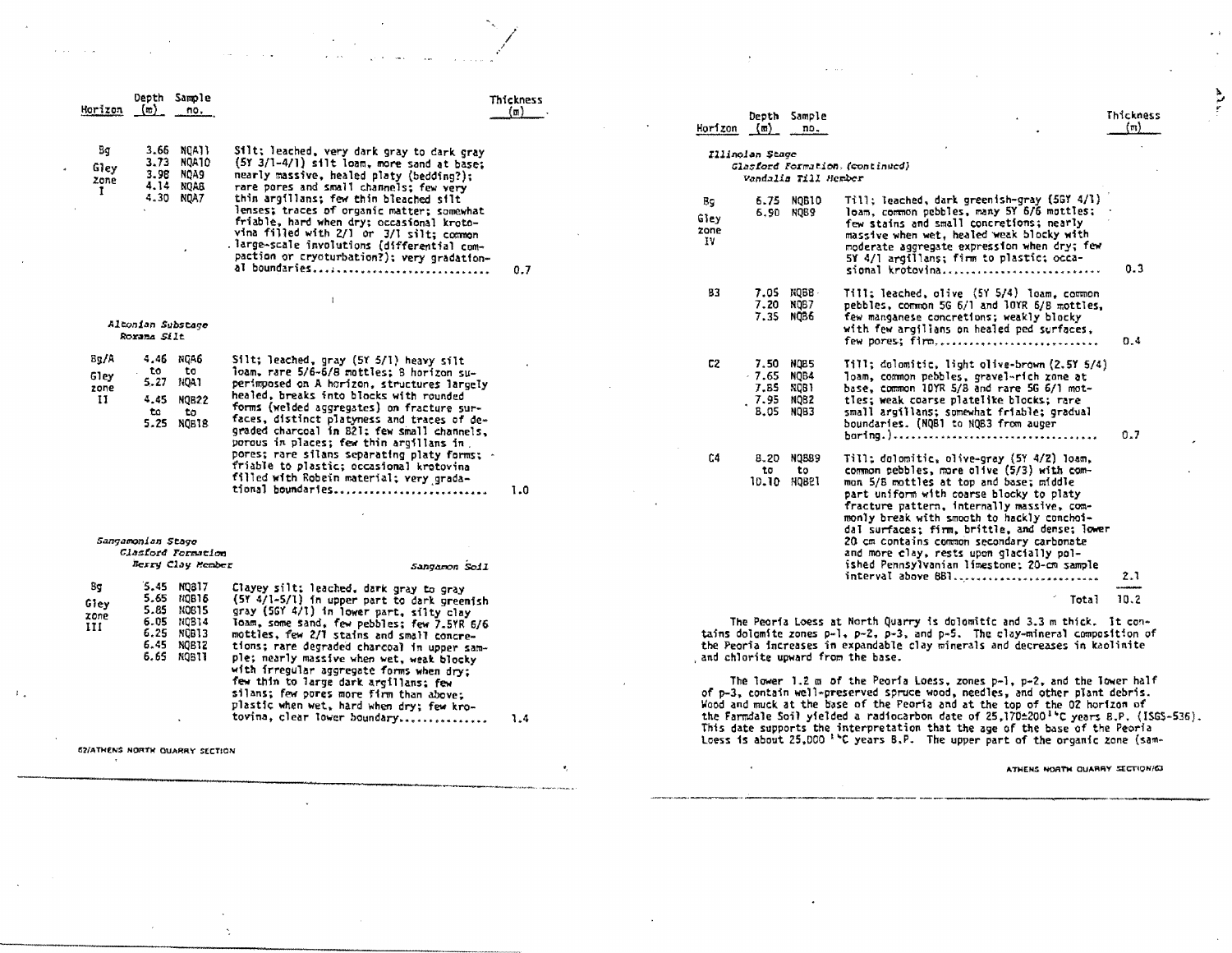APPENDIX 3. Explanation of pedologic features and concepts used in the discussion of soils for this guidebook.

## Soil horizon nomenclature

The standards set by the U.S. Department of Agriculture are used as much as possible. Roman numerals to designate different materials are not used in this guidebook because they are redundant with our format for stratigraphic information. The criteria used in identifying the morphological features of A and B horizons are used without modification; however, the C horizon is divided into four subhorizons that are useful for evaluation of the genesis of soils, particularly buried soils. The top and bottom of a buried soil are often difficult to determine because of diagenesis (loss of soil characteristics) and missing horizons. Therefore, identification of soil horizons from hand specimens, discontinuous cores, and partial profiles in outcrop is especially important. Proper identification allows for an estimation of depth below an original land surface as indicated by the soil horizon(s) and, in some cases, depending on the horizon(s) observed, forms a basis for predicting the type of soil that may be found in other equivalent stratigraphic positions. Some part of the C horizon is the part of a buried soil profile most commonly observed. In the C horizon certain changes take place with depth that always occur in order. All subhorizons may not occur in a given profile, but a departure from the order indicates a change in the geologic materials. Assuming a uniform material, subhorizons of the C horizon (weathering zones) occur in

TABLE A. Order of weathering rones in the C horizon.

| Hor 1 Ton | <b>Mineralpry</b>   | Carbonates | Color                              | Structure                                                                                                                             |
|-----------|---------------------|------------|------------------------------------|---------------------------------------------------------------------------------------------------------------------------------------|
| C)        | Strangly<br>altered | Leached    | Uniform.<br>mottled.<br>or stained | Some soil structure, peds with<br>cutans; structure of parent<br>material-blocky, layered, or<br>massive-common: often parous.        |
| CZ.       | Altered             | Unleached  | Uniform.<br>mattled.<br>or stained | Less soft structure, cutans in<br>doints: structure of parent<br>material-blocky, layered, or<br>massive-dominant; often por-<br>DUS. |
| C3        | Partly<br>altered   | Unleathed  | Uniform.<br>rare stains            | Massive, laygred, or very large<br>blocky: conchoidal fractures:<br>dense.                                                            |
| C4        | <b>Unaltered</b>    | Unleached  | Uniform                            | ه سد.<br>Massive or layered, conchoidal -<br>fractures, dense,                                                                        |

Diagenesis of buried soils

When a soil is buried by a younger geologic material, it is removed from the dynamics of the soil-forming environment. The buried soil then undergoes a change in which many soil-forming processes are reversed. The general process is referred to as diagenesis (Valentine and Dalrymple, 1976), pedometamorphism (Gerasimov, 1971), or recrogressive development (Johnson et al., 1972). The buried soil loses many of its properties and tends to regain some properties. of the parent material, becoming more like a C horizon.

APPENDIX 3/129

The most significant (diagenetic) changes in buried soils are a loss of organic carbon content, a loss of soil structure, and an increase in bulk density. Dverburden pressures cause compaction, an increase in bulk density, and the healing of soil structure; however, when present, stains or cutans often outline the original ped surfaces. Better-drained buried soils are the most resistant to these changes but lose essentially all of their organic carbon content. Poorly drained buried soils lose most of the soil structure but often retain a portion of the original organic matter content.

Soil chemistry also changes. Concretions and other precipitates may form as a consequence of the postburial conditions. Base saturation of most buried soils in the glaciated Midwest is nearly 100 percent, which indicates resaturation from a base containing leachate from the overlying materials. Much care must be taken in order to distinguish the genuine soil characteristics from those that may have been acquired after burial.

## Diagnostic soil profile characteristics

A soil profile contains a sequence of horizons. The occurrence of two or more horizons in proper sequence, compatible with the A-B-C horizon system, constitutes the prime diagnostic feature of a soil profile and indicates proximity to a ground surface. Important profile characteristics of all soils are color patterns and the structure components, referred to as soil aggregates or peds. In general, the color of an A horizon is uniform. Mottling or color segregations commonly reach maximum expression in the B or upper C horizons and grade back to a uniform color in the lower C2 to C4 horizons. The size of the peds or aggregates are smallest in the A horizon and steadily increase in size until the pedality disappears into a large blocky structure, controlled by jointing or other geologic structures in the C horizon. In the lower portion of soil profiles, the soil structure is polygonal in horizontal section and becomes larger and more weakly expressed with depth. The principal cause of soil structure is wetting and drying, although freezing and thawing can produce similar results.

The solum (A and B) is more porous than the C horizon and commonly has biologically generated channels; isolated pores, vesicles, or yugs; and root traces, stains, and cutans. All of these features are significantly reduced or disappear in the C horizon.

Diagnostic characteristics of buried soil horizons

A selected few morphologic features in combination serve as reasonable criteria for the identification of buried soil horizons. Some horizons are not readily recognized, whereas other horizons are reasonably distinctive. Uncertain horizons may be recognized only through deduction. The more diagnostic horizons and morphologic properties are:

- I. D horizon
	- a. Dark peat or muck
	- \*b. Commonly massive or bedded; ragged or felted appearance
	- c. Generally overlies a gleyed horizon.
- 2. Al horizon of poorly drained soils
	- a. Dark, gray or black, uniform, commonly contains organic material
	- b. Fine structure, healed granular or platy, forms blocks on disturbance.

130/APPENDIX 3  $\mathbf{A}$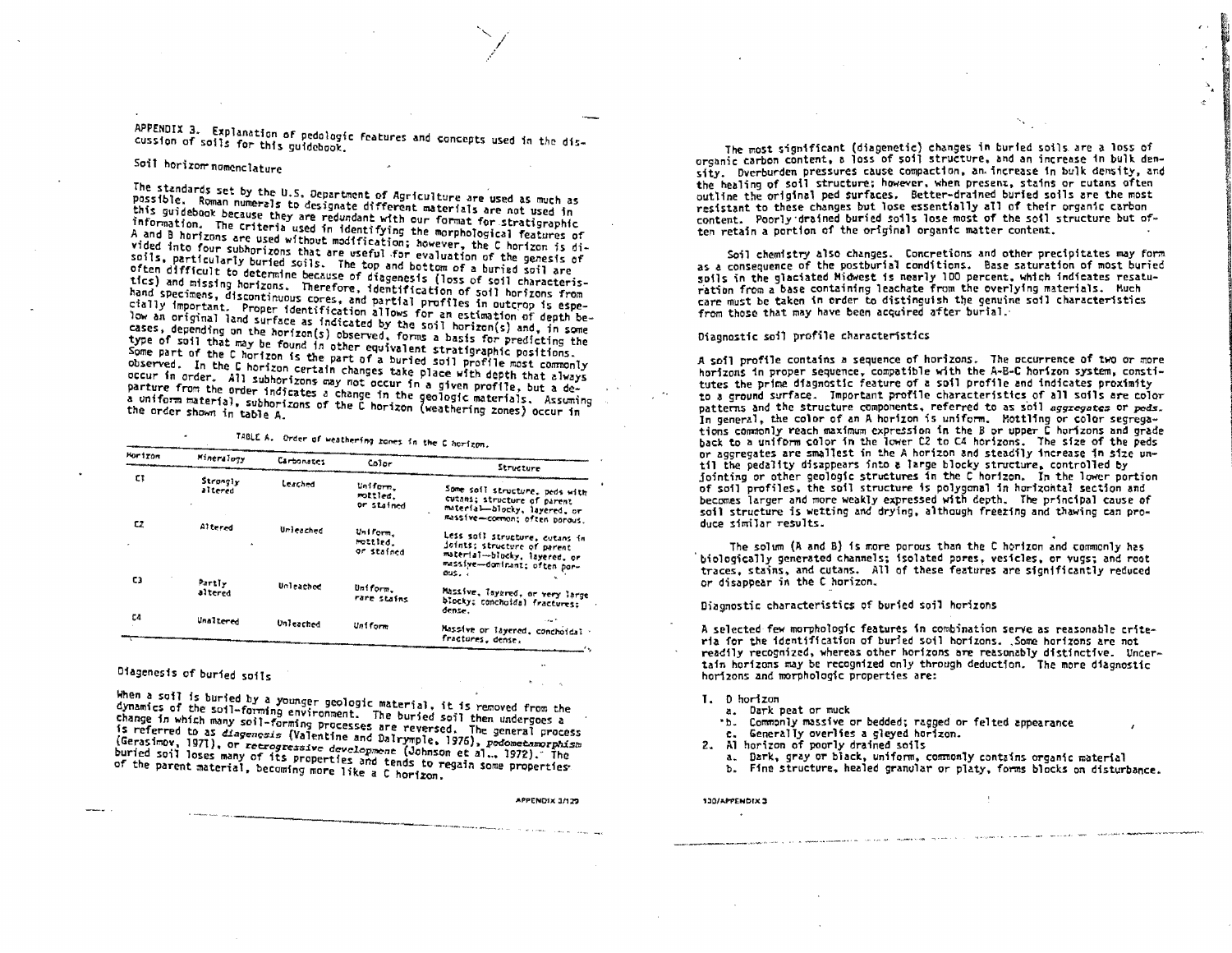soils. When a sofl fs afr dry, soil structures are exaggerated and some col• *or* contrast is lost; however. fn any moisture condition an assessment of ag gregation can be made which is a reliable basis for interpreting soil struc $$ ture.

In this guidebook soil structure is interpreted in the strict sense as<br>much as possible. Relative assessments of the degree of aggregation are ex-<br>pressed as weak, moderate, or strong. This is a ranking of the distinctiv tant in interpreting and classifying buried soil profiles.

## Confounded soil characteristics

Soil materials that are subjected to a change in the soil horizon-forming prooretically, a total response means that a change from one set of soil horizon<br>characteristics to another is complete, such as an A changing to a B or vice<br>versa: however, in many cases, the response to the new conditions i where old (relict) features are preserved among the younger features. The apparent mixture of soil features is a condition of confounded soil character-<br>istics.

The interpretation of one set of horizon characteristics superposed on<br>another set is admittedly subjective, but it permits an independent means for<br>the geo-pedologic interpretation of a change in conditions that is import such interpretation can be shown where rock-stratigraphic units in the parent<br>material can be identified in a series of profiles. For example, where an A<br>horizon has been buried by 50 cm of accreted material, the "old" A b one can observe that the accreted deposits thin and the A horizon rises to its normal position at the surface.

Soil horizons can move up or down in response to slow burial, slow ero-<br>sion, or a change in the other soil-forming factors. When a change in horizon<br>characteristics is recognized and the horizon expresses typical features two horizons, the confounded horizon can be designated as X/Y, which means X<br>horizon features are superposed on Y horizon features. This concept is very · horizon features are superposed on Y horizon features. This concept is *very* useful in interpreting buried soi1s: in that 1t al1ows age .{i:iaragenetic) rela- tionships between soil features to be indicated.

Some confounded soil horizons result from the "normal forward" soil-form+ fng processes, whereas others result from retrogressive processes. The fol- 1owing lfst of confounded soil horizons defines in general terms all the possible combinations.

- $A/B$  A horizon superposed on a B; typically granular to platy, weakly aggregated silty material surrounding clay-rich rounded peds (degraded B).
- A/C A horizon superposed on a C; typically massive or layered. somewhat un-<br>weathered C horizon material that has porous zones of granular to platy aggregates, which may or may not be darkened with humus.
- B/A B horizon superposed on an A; typically blotchy, platy to granular aggregates with clean silt segregations and voids within larger blocky peds.

APPENDIX 3/123

which are delineated by argillans or ped surfaces (blocky structure crosscutting platy structure is diagnostic).

- B/C B horizon superposed on a C; typically blocky structure with coated peds<br>that increase in size and become more massive with depth.
- 't/A healed (welded) granular or compressed platy aggregates with weak expres-<br>sion; joints, stains, and mottles are younger, postburial features,
- C/B C horizon\_superposed on a B; typically massive with healed blocky aggre-<br>C/B C horizon\_superposed on a B; typically massrong aggregate expression. gates outlined with cutans; moderate to strong aggregate expression.

**134/APPENDIX 3**